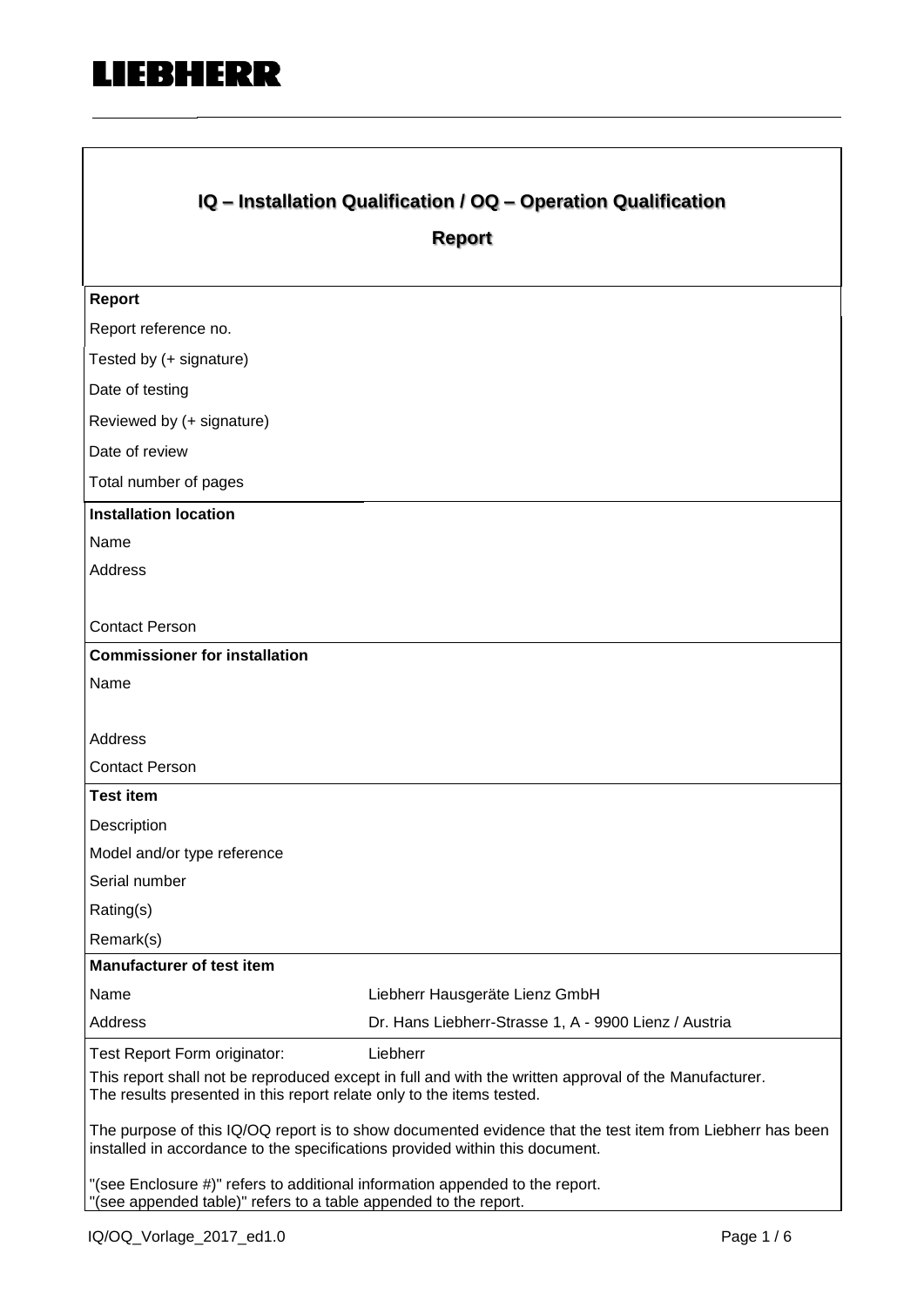**Possible test case verdicts:**

- test case does not apply to the test item ................ : N/A (not applicable)
- test item does meet the requirement ...................... : P (Pass)

- test item does not meet the requirement................ : F (Fail)

| <b>IQ/OQ</b>      | <b>Requirement + Test</b>                                                                       | <b>Result - Remark</b>               | <b>Verdict</b> |
|-------------------|-------------------------------------------------------------------------------------------------|--------------------------------------|----------------|
|                   |                                                                                                 |                                      |                |
|                   | <b>Delivery information</b>                                                                     |                                      |                |
| IQ                | Nameplate inside test item                                                                      | [visual check]                       |                |
| IQ                | Serial number on name plate                                                                     | [state serial number]                |                |
| IQ                | Invoice and delivery note correspond with<br>nameplate                                          | [check model and serial number]      |                |
| IQ                | Operating/Installation instructions delivered<br>with test item                                 | [state document number]              |                |
| IQ                | EC-conformity statement delivered with<br>test item                                             | [state document number]              |                |
| IQ                | Wiring diagram delivered with test item                                                         | [state document number]              |                |
| IQ                | Test item and/or accessories delivered<br>without damage and injury                             | [check test item and/or accessories] |                |
| <b>Setting up</b> |                                                                                                 |                                      |                |
| IQ                | Operation/Installation instructions have<br>been read before switching on for the first<br>time | [yes/no]                             |                |
| IQ                | Operation/Installation instructions stored in<br>a proper way to have it available any time     | [yes/no - describe]                  |                |
| IQ                | New users have examined the<br>operation/installation instructions for the<br>first time        | [yes/no]                             |                |
| IQ                | Does new users have been trained<br>according this IQ/OQ report                                 | [yes/no]                             |                |
| IQ                | Test item levelled                                                                              | [check floor/adjustable feet]        |                |
| IQ                | No sources of heat (sunlight, cookers,<br>radiators) next to the test item                      | [check installation location]        |                |
| IQ                | No sources of vibration next to the test<br>item                                                | [check installation location]        |                |
| IQ                | Ventilation openings of test item not<br>blocked (rear wall condenser and top)                  | [check test item]                    |                |
| IQ                | Under counter test item: Installed<br>according operation/installation instructions             | [yes/no if applicable]               |                |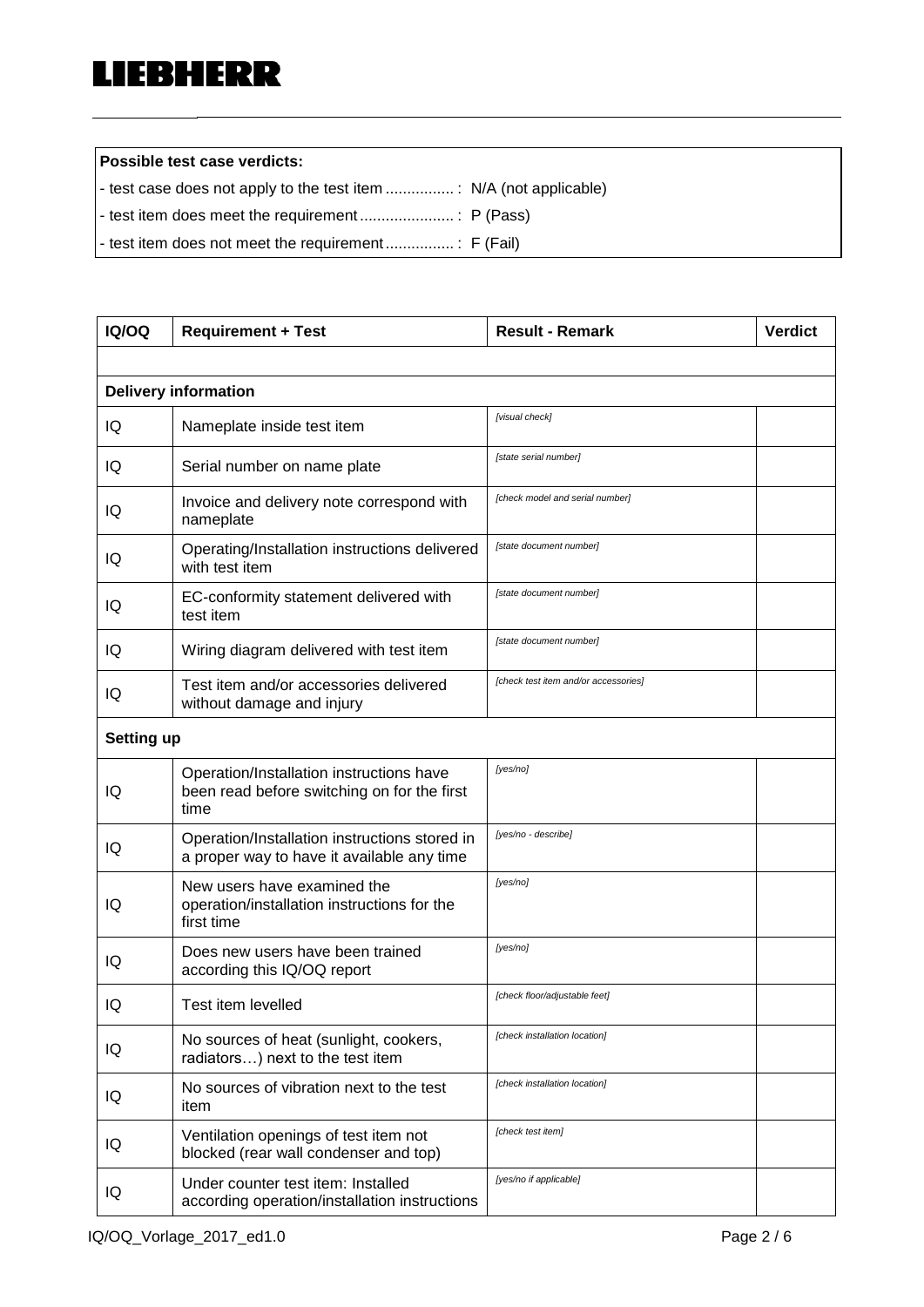## **LIEBHERR**

| IQ                    | Built in test item: Installed according<br>operation/installation instructions                                             | [yes/no if applicable]                                           |
|-----------------------|----------------------------------------------------------------------------------------------------------------------------|------------------------------------------------------------------|
| IQ                    | Freestanding test item: Installed according<br>operation/installation instructions                                         | [yes/no if applicable]                                           |
| IQ                    | Test item door can be opened and closed<br>in an adequate way during handling                                              | [check door opening; check insertion and removal of<br>products] |
| IQ                    | Door closes / door gasket seals correctly                                                                                  | [visual check]                                                   |
| IQ                    | Door lock                                                                                                                  | [visual check]                                                   |
| IQ                    | Function of door lock                                                                                                      | [check operation]                                                |
| IQ                    | Room size according EN 378 $\rightarrow$ 1m <sup>3</sup> /8g of<br>HC refrigerant                                          | [state room size and refrigerant charge size]                    |
|                       | <b>Connecting to the mains</b>                                                                                             |                                                                  |
| IQ                    | Power supply according name plate                                                                                          | [state power supply]                                             |
| IQ                    | Power socket fused with 10A and higher                                                                                     | [state fuse size]                                                |
| IQ                    | Power socket grounded                                                                                                      | [yes/no]                                                         |
| IQ                    | Power socket easily accessible and away<br>from rear of the test item                                                      | [check installation location]                                    |
| IQ                    | No extension socket or power strip used                                                                                    | [yes/no]                                                         |
| IQ                    | No stand-alone inverter used                                                                                               | [yes/no]                                                         |
| <b>Climate rating</b> |                                                                                                                            |                                                                  |
| IQ                    | Ambient conditions correspond with<br>climate class of test item                                                           | [describe ambient conditions and climate class of test item]     |
|                       | Range of test item use                                                                                                     |                                                                  |
|                       | Test item correspond with user<br>requirements                                                                             | [yes/no, describe requirements]                                  |
| IQ                    | Temperature range                                                                                                          |                                                                  |
|                       | Gross/net capacity                                                                                                         |                                                                  |
|                       | Size of shelves/drawers                                                                                                    |                                                                  |
| <b>Accessories</b>    |                                                                                                                            |                                                                  |
| IQ                    | Product sensor connected to the optional<br>temperature sensor connection according<br>operation/installation instructions | [yes/no]                                                         |
| IQ                    | Product sensor fitted in a proper way<br>inside the test item                                                              | [describe]                                                       |
| IQ                    | Product sensor activated according<br>operation/installation instructions                                                  | [yes/no]                                                         |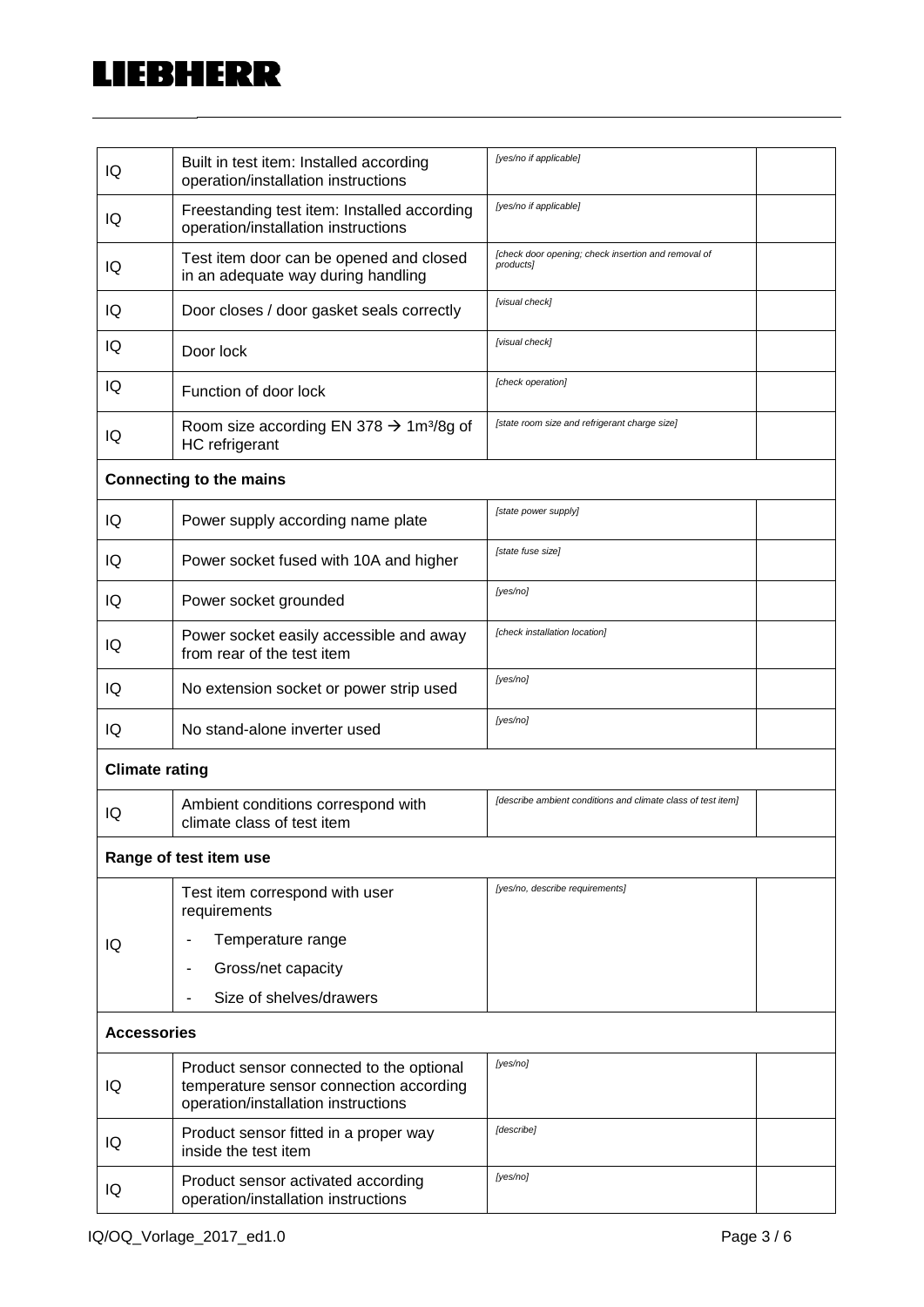## LIEBHERR  $\overline{\phantom{a}}$

| IQ               | External temperature sensor used                                                                                        | [yes/no]                |  |
|------------------|-------------------------------------------------------------------------------------------------------------------------|-------------------------|--|
| IQ               | External temperature sensor fitted<br>according operation/installation instructions                                     | [yes/no]                |  |
| IQ               | External alarm relay used                                                                                               | [yes/no]                |  |
| IQ               | External alarm relay connected according<br>operation/installation instructions                                         | [yes/no]                |  |
| IQ               | When an alarm occurs, does the user be<br>aware of the further requirements/steps                                       | [describe]              |  |
| IQ               | In case of an alarm or malfunction all<br>important phone numbers of service staff<br>or maintenance team are available | [yes/no]                |  |
| IQ               | Test item equipped with interior light                                                                                  | [yes/no]                |  |
| IQ               | RS485 interface connected according<br>operation/installation instructions                                              | [yes/no]                |  |
| IQ               | Liebherr LTM software is used for<br>monitoring and installed according LTM<br>operating instructions                   | [yes/no]                |  |
| IQ               | LTM operation instructions stored in a<br>proper way to have it available any time                                      | [yes/no - describe]     |  |
| IQ               | If a spark free model is used, the Ex-<br>classification is in agreement with the<br>working conditions                 | [describe]              |  |
| IQ               | A copy of the relevant ATEX certificate for<br>the spark free model is available at any<br>time                         | [yes/no]                |  |
|                  |                                                                                                                         |                         |  |
| <b>Operating</b> |                                                                                                                         |                         |  |
|                  | Connecting to the main supply:                                                                                          | [visual check]          |  |
| OQ               | Connect the test item to the main supply $\rightarrow$<br>Display reads OFF                                             |                         |  |
|                  | Switching ON:                                                                                                           | <b>Icheck function1</b> |  |
| OQ               | Press $\bigcup$ button for 5 seconds for the first<br>time $\rightarrow$ Display reads ON                               |                         |  |
|                  | Temperature change:                                                                                                     | [check function]        |  |
|                  | Press $\overleftrightarrow{\mathbb{Q}}$ button for 1 second $\rightarrow$ the<br>temperature display flashes.           |                         |  |
| OQ               | Press the temperature setting buttons                                                                                   |                         |  |
|                  | $\wedge \vee \rightarrow$ temperature is changing.                                                                      |                         |  |
|                  | Press $\overline{\mathbb{Q}}$ button again $\rightarrow$ temperature is<br>saved.                                       |                         |  |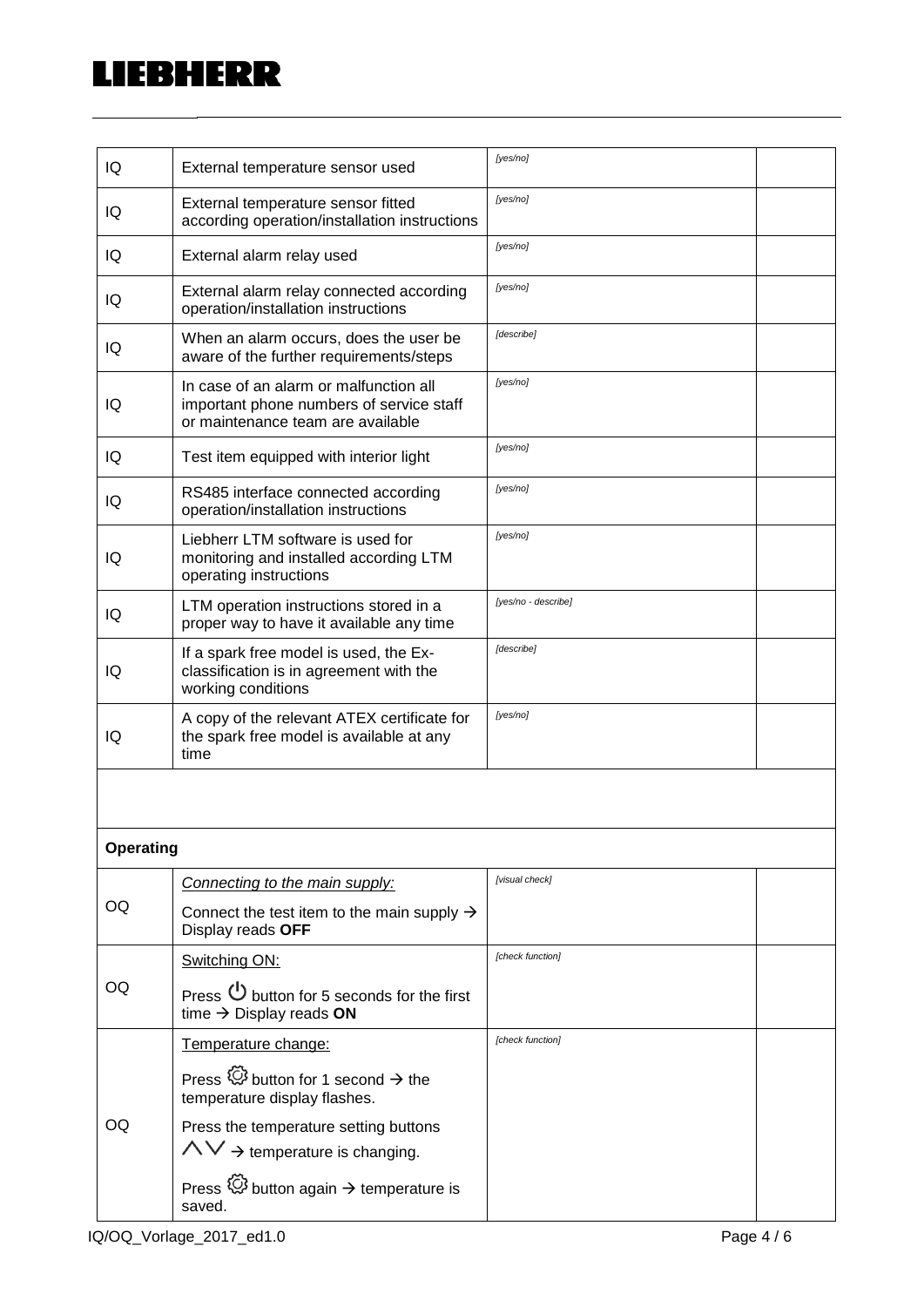## **LIEBHERR**

|                    |                                                                                                                                                           | [check function] |  |
|--------------------|-----------------------------------------------------------------------------------------------------------------------------------------------------------|------------------|--|
| OQ                 | Switching ON/OFF the light:                                                                                                                               |                  |  |
|                    | Press $\mathbb{R}^2$ button $\rightarrow$ light is switching on<br>and off                                                                                |                  |  |
|                    | <u>Fan cut-out:</u>                                                                                                                                       | [visual check]   |  |
| OQ                 | Open the door of the test item and check<br>the door operated fan cut-out.                                                                                |                  |  |
|                    | Door open alarm:                                                                                                                                          | [check function] |  |
| OQ                 | Open the door for a period of 60 seconds<br>and more $\rightarrow$ the door open alarm sounds,<br>the $\leftrightarrow$ flashes and the display shows dor |                  |  |
|                    |                                                                                                                                                           | [check function] |  |
|                    | Alarm test for internal and any external<br>alarm:                                                                                                        |                  |  |
|                    | Press $\mathbb{Q}_+$ $\vee$ button for 5 seconds                                                                                                          |                  |  |
|                    | The $\overleftrightarrow{ }$ LED will light during the test.                                                                                              |                  |  |
| OQ                 | The test sequence is stated in the<br>operational/installation instructions.                                                                              |                  |  |
|                    | The electronic control system will<br>automatically switch back after the alarm<br>test to normal operating mode.                                         |                  |  |
| OQ                 | RS485 interface - function of the<br>monitoring system is correctly                                                                                       | [describe]       |  |
| OQ                 | Power failure Battery fully charged and<br>checked.                                                                                                       | [yes/no]         |  |
|                    | In case the battery is discharged, not fully<br>operating or not connected, the alarm btE<br>is showed                                                    |                  |  |
| OQ                 | LTM software is correctly installed on the<br>monitoring computer                                                                                         | [yes/no]         |  |
| OQ                 | LTM software addresses and monitors the<br>cabinets correctly                                                                                             | [yes/no]         |  |
| <b>Calibration</b> |                                                                                                                                                           |                  |  |
| OQ                 | Control sensor calibrated according<br>operation/installation instructions                                                                                | [yes/no]         |  |
|                    | <b>Product Sensor</b>                                                                                                                                     |                  |  |
|                    | Change display:                                                                                                                                           | [check function] |  |
| OQ                 | Press $\bigotimes$ button for 5 seconds $\rightarrow$ Press<br>$\wedge \vee$ until the display shows $\mathcal{H}$ .                                      |                  |  |
|                    | Press the $\overline{\mathbb{Q}}$ button until the display<br>shows $\mathbf{\mathbf{i}}$ .                                                               |                  |  |
|                    | Press temperature setting button $\Lambda$ until<br>the display reads $\bar{c}$                                                                           |                  |  |